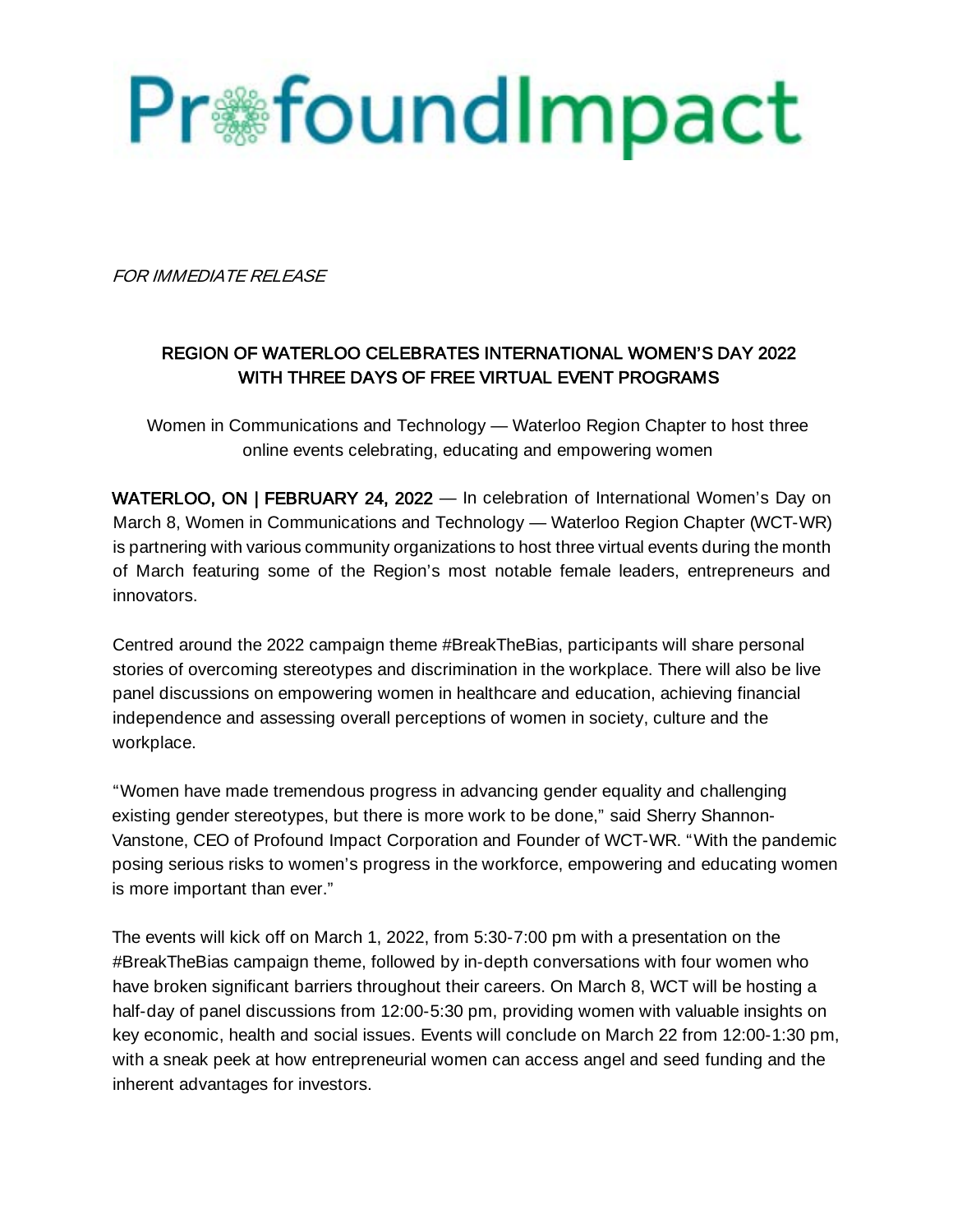With C OVID-19 restrictions limiting in-person gatherings, all events will be hosted on the IWD 2022 WR website as part of the WCT WR Women Empowering Women Digital Community (WE WDC ) powered by P rofound Impact.

"We are very excited to be hosting these informative and engaging events on the WE WDC to help solidify meaningful connections and further advance gender equality by breaking the bias," said Sherryl Petricevic, co-chair of WCT-WR.

Proud partners and participating organizations in this year's event include BMO, RBC, Durrell C ommunications, G rand R iver Hospital Foundation, David J ohnston R esearch + Technology Park, ePromos, Kitchener Rotary, Knapp Wealth Management Team of RBC Dominion S ecurities, OpenText, P erimeter Institute, Vidyard, C IG I, B etter Mousetrap Marketing, Functional Medicine Uptown, Y WK W, WOY Oktoberfest, and Wilfrid Laurier University.

P articipant attendance is open to all and free of charge to attend any or all of these events throughout the month of March. For more information on the Waterloo R egion's International Women's Day 2022 celebration and to register, visit https://wewdc.com/iwd2022wr.

–30–

#### ADDITIONAL QUOTES

"In Waterloo Region, there have been so many women who have challenged traditional gender norms, advanced gender equality and paved the way for a more inclusive society. I am proud to be a part of this amazing team of women who are empowering, educating and inspiring women and girls to break through barriers and broaden our perception of gender roles." - Melissa Durrell, President & Chief Strategy Officer, Durrell Communications

"A top priority for Rotary is growing and diversifying our membership to make sure we reflect the communities we serve. Rotary broke the bias in 1989 when we admitted women in clubs worldwide. Celebrating women and the leadership that they bring to philanthropic organizations is key to helping forge an inclusive community. Let's come together and make a difference in Waterloo Region." - Louise Gardiner, Past President, Kitchener Rotary

"Through women-led mentorship and sponsorship, we have and continue to make incredible strides to break professional, personal and financial biases. Guided by our purpose to boldly grow the good in business and life, we're proudly committed to a future with zero barriers to inclusion which includes empowering women across the Waterloo Region to realize their goals, build their confidence in making financial decisions and strengthen their ability to overcome challenges." - Jacqueline Hewson, VP and Market Leader, BMP Wealth **Management**